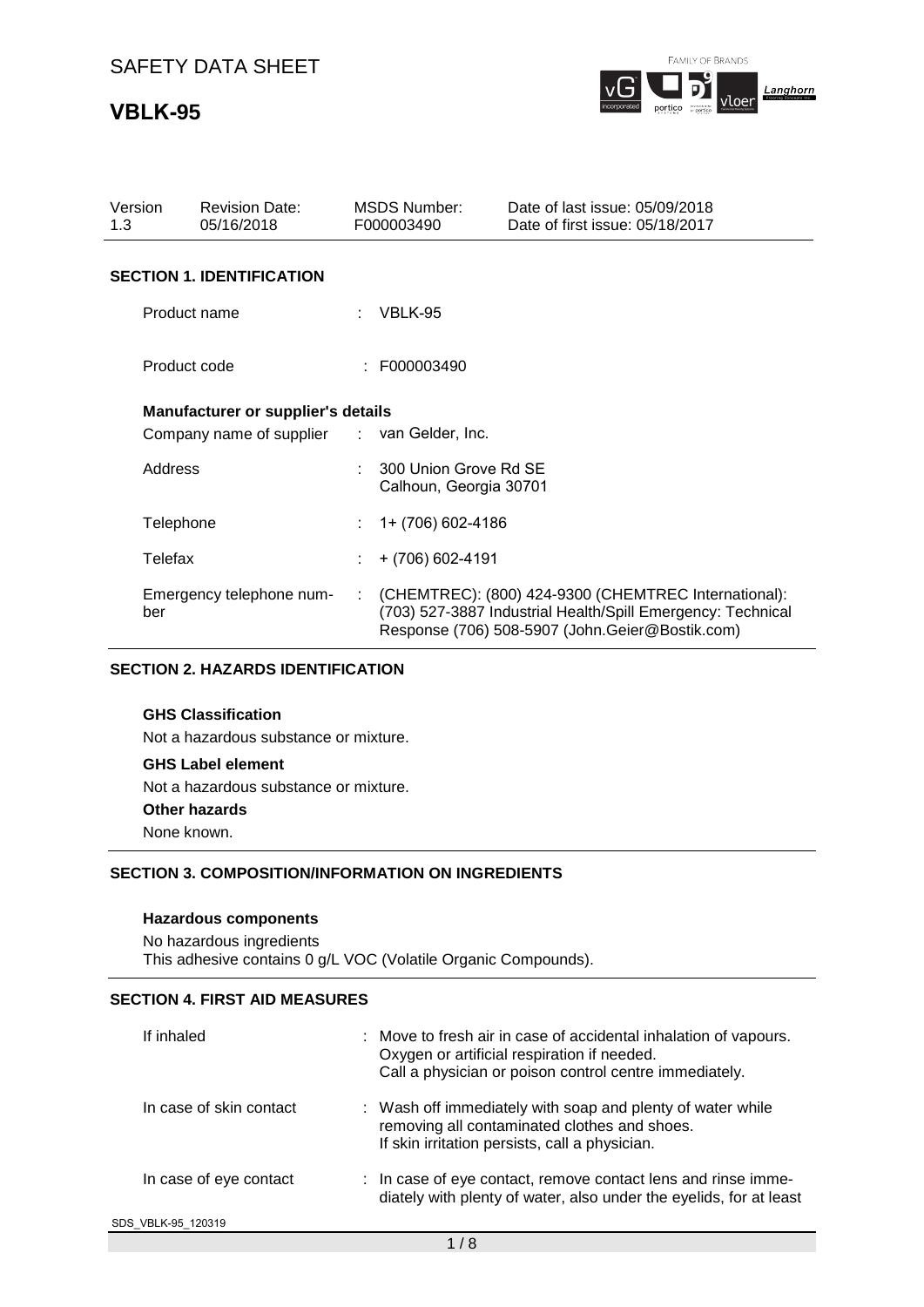## **VBLK-95**



| Version<br>1.3 | <b>Revision Date:</b><br>05/16/2018                    | MSDS Number:<br>F000003490          | Date of last issue: 05/09/2018<br>Date of first issue: 05/18/2017                                                                                  |
|----------------|--------------------------------------------------------|-------------------------------------|----------------------------------------------------------------------------------------------------------------------------------------------------|
|                |                                                        | 15 minutes.<br>Seek medical advice. | Keep eye wide open while rinsing.                                                                                                                  |
| If swallowed   |                                                        |                                     | : Do not induce vomiting without medical advice.<br>If conscious, drink plenty of water.<br>Never give anything by mouth to an unconscious person. |
| delayed        | Most important symptoms<br>and effects, both acute and | : None known.                       |                                                                                                                                                    |

## **SECTION 5. FIREFIGHTING MEASURES**

| Suitable extinguishing media                     | $\therefore$ Foam<br>Carbon dioxide (CO2)<br>ABC powder<br>Water mist                                                                                                                                                                                                                  |
|--------------------------------------------------|----------------------------------------------------------------------------------------------------------------------------------------------------------------------------------------------------------------------------------------------------------------------------------------|
| Specific hazards during fire-<br>fighting        | : Burning produces irritant fumes.<br>Exposure to decomposition products may be a hazard to<br>health.<br>Cool closed containers exposed to fire with water spray.<br>Do not allow run-off from fire fighting to enter drains or water<br>courses.                                     |
| Hazardous combustion prod-<br>ucts               | : Hazardous decomposition products due to incomplete com-<br>bustion                                                                                                                                                                                                                   |
| Specific extinguishing meth-<br>ods              | : Use extinguishing measures that are appropriate to local cir-<br>cumstances and the surrounding environment.<br>Use water spray to cool unopened containers.<br>Fire residues and contaminated fire extinguishing water must<br>be disposed of in accordance with local regulations. |
| Special protective equipment<br>for firefighters | : In the event of fire, wear self-contained breathing apparatus.<br>Use personal protective equipment.<br>Exposure to decomposition products may be a hazard to<br>health.                                                                                                             |

## **SECTION 6. ACCIDENTAL RELEASE MEASURES**

| Personal precautions, protec-<br>tive equipment and emer-<br>gency procedures | : Use personal protective equipment.<br>Ensure adequate ventilation.<br>Material can create slippery conditions.<br>Use non-slip safety shoes in areas where spills or leaks can<br>occur. |  |
|-------------------------------------------------------------------------------|--------------------------------------------------------------------------------------------------------------------------------------------------------------------------------------------|--|
| Environmental precautions                                                     | : Prevent further leakage or spillage if safe to do so.<br>Do not let product enter drains.<br>Do not allow contact with soil, surface or ground water.                                    |  |
| SDS VBLK-95 120319                                                            |                                                                                                                                                                                            |  |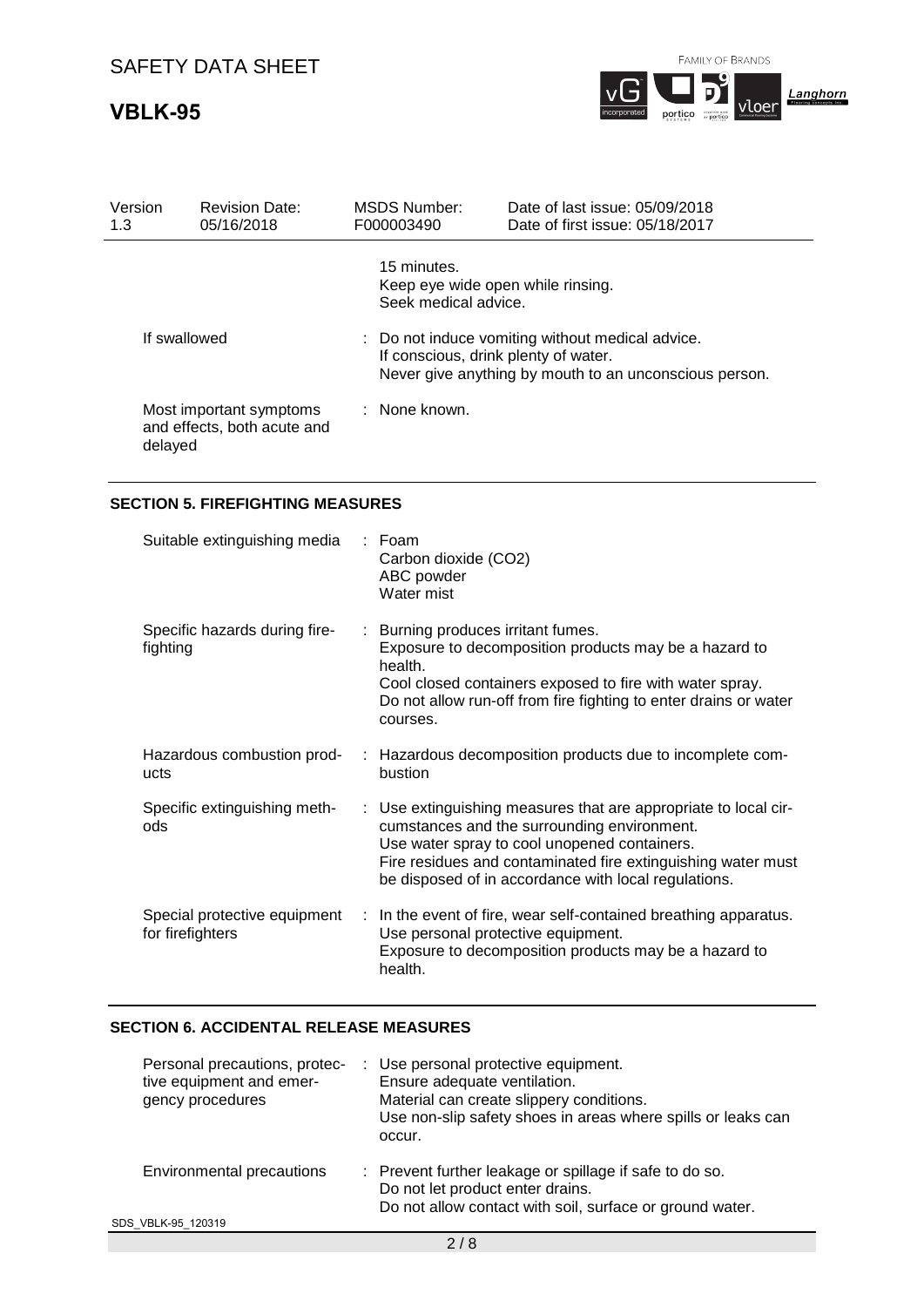**HYDRASTIX 95 - RESILIENT**



| Version<br>1.3 | <b>Revision Date:</b><br>05/16/2018                      | <b>MSDS Number:</b><br>F000003490 | Date of last issue: 05/09/2018<br>Date of first issue: 05/18/2017                                                                                                                                                                                                      |
|----------------|----------------------------------------------------------|-----------------------------------|------------------------------------------------------------------------------------------------------------------------------------------------------------------------------------------------------------------------------------------------------------------------|
|                |                                                          | ronment.                          | Do not allow uncontrolled discharge of product into the envi-                                                                                                                                                                                                          |
|                | Methods and materials for<br>containment and cleaning up | : Dam up.<br>Sweep up and shovel. | Soak up with inert absorbent material (e.g. sand, silica gel,<br>acid binder, universal binder, sawdust).<br>Pick up and transfer to properly labelled containers.<br>Clean contaminated floors and objects thoroughly while ob-<br>serving environmental regulations. |

## **SECTION 7. HANDLING AND STORAGE**

| Advice on protection against<br>fire and explosion | : The product is not flammable. No special protective measures<br>against fire required.                                                                                        |
|----------------------------------------------------|---------------------------------------------------------------------------------------------------------------------------------------------------------------------------------|
| Advice on safe handling                            | : Wear personal protective equipment.<br>Handle with care.<br>Take care to avoid waste and spillage when weighing, loading<br>and mixing the product.                           |
| Conditions for safe storage                        | $\therefore$ No smoking.<br>Keep in properly labelled containers.<br>Observe label precautions.<br>Keep containers tightly closed in a dry, cool and well-<br>ventilated place. |
| Materials to avoid                                 | $\therefore$ Do not freeze.<br>Keep away from food and drink.<br>Keep away from tobacco products.                                                                               |
| Recommended storage tem- : 4 - 43 °C<br>perature   |                                                                                                                                                                                 |

## **SECTION 8. EXPOSURE CONTROLS/PERSONAL PROTECTION**

## **Components with workplace control parameters**

Contains no substances with occupational exposure limit values.

| <b>Engineering measures</b> | : Handle only in a place equipped with local exhaust (or other<br>appropriate exhaust).<br>Maintain air concentrations below occupational exposure<br>standards. |
|-----------------------------|------------------------------------------------------------------------------------------------------------------------------------------------------------------|
|                             |                                                                                                                                                                  |

| Personal protective equipment |                                                                                                                                                                                                                                             |
|-------------------------------|---------------------------------------------------------------------------------------------------------------------------------------------------------------------------------------------------------------------------------------------|
| Respiratory protection        | : No personal respiratory protective equipment normally re-<br>quired.<br>When workers are facing concentrations above the exposure<br>limit they must use appropriate certified respirators.<br>Use NIOSH approved respiratory protection. |
|                               |                                                                                                                                                                                                                                             |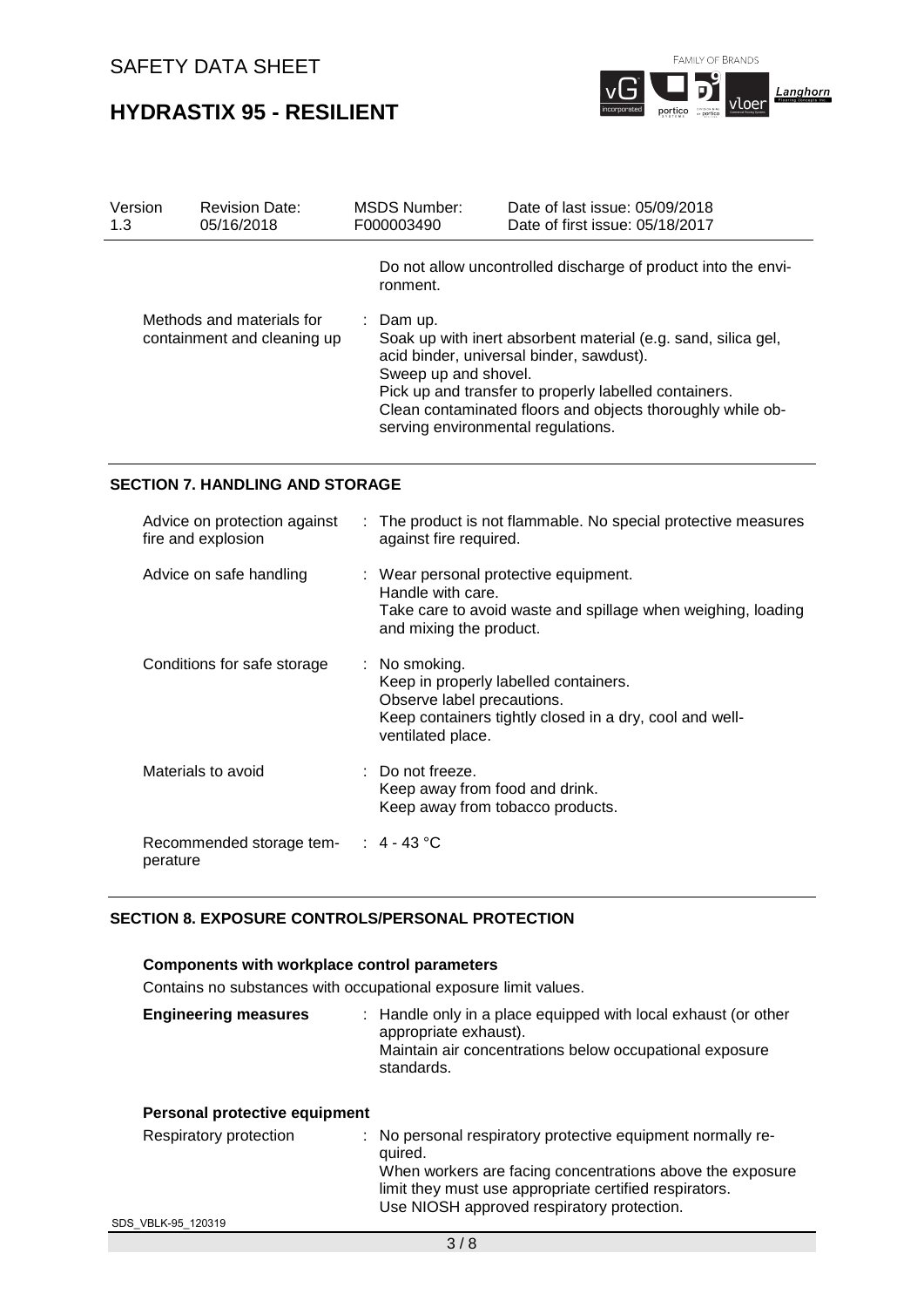## **VBLK-95**

FAMILY OF BRANDS



| Version<br>1.3      | <b>Revision Date:</b><br>05/16/2018 | <b>MSDS Number:</b><br>F000003490                                                 | Date of last issue: 05/09/2018<br>Date of first issue: 05/18/2017                                                                                                                                                                                                                      |
|---------------------|-------------------------------------|-----------------------------------------------------------------------------------|----------------------------------------------------------------------------------------------------------------------------------------------------------------------------------------------------------------------------------------------------------------------------------------|
|                     | Hand protection<br>Material         | Impervious gloves                                                                 |                                                                                                                                                                                                                                                                                        |
| Eye protection      |                                     | Safety glasses with side-shields<br>Tightly fitting safety goggles<br>Face-shield |                                                                                                                                                                                                                                                                                        |
|                     | Skin and body protection            | Chemical resistant apron                                                          | Footwear protecting against chemicals<br>Skin should be washed after contact.<br>Change working clothes after each workshift.                                                                                                                                                          |
| Protective measures |                                     | Avoid contact with skin.<br>at the specific workplace.                            | When using do not eat, drink or smoke.<br>Personal protective equipment comprising: suitable protective<br>gloves, safety goggles and protective clothing<br>The type of protective equipment must be selected according<br>to the concentration and amount of the dangerous substance |
|                     | Hygiene measures                    | Do not smoke.<br>ing the inside, before re-use.                                   | Keep away from food and drink.<br>Avoid contact with skin, eyes and clothing.<br>Change working clothes after each workshift.<br>Remove and wash contaminated clothing and gloves, includ-                                                                                             |

### **SECTION 9. PHYSICAL AND CHEMICAL PROPERTIES**

| Appearance                  | : liquid               |
|-----------------------------|------------------------|
| Colour                      | : white                |
| Odour                       | : mild, characteristic |
| рH                          | $: 8.0 - 9.0$          |
| Melting point/range         | : No data available    |
| Boiling point/boiling range | : 212 $\degree$ F      |
| Flash point                 | : $>212$ °F            |
| Vapour pressure             | : No data available    |
| Relative density            | : No data available    |
| Density                     | : 995 kg/m3            |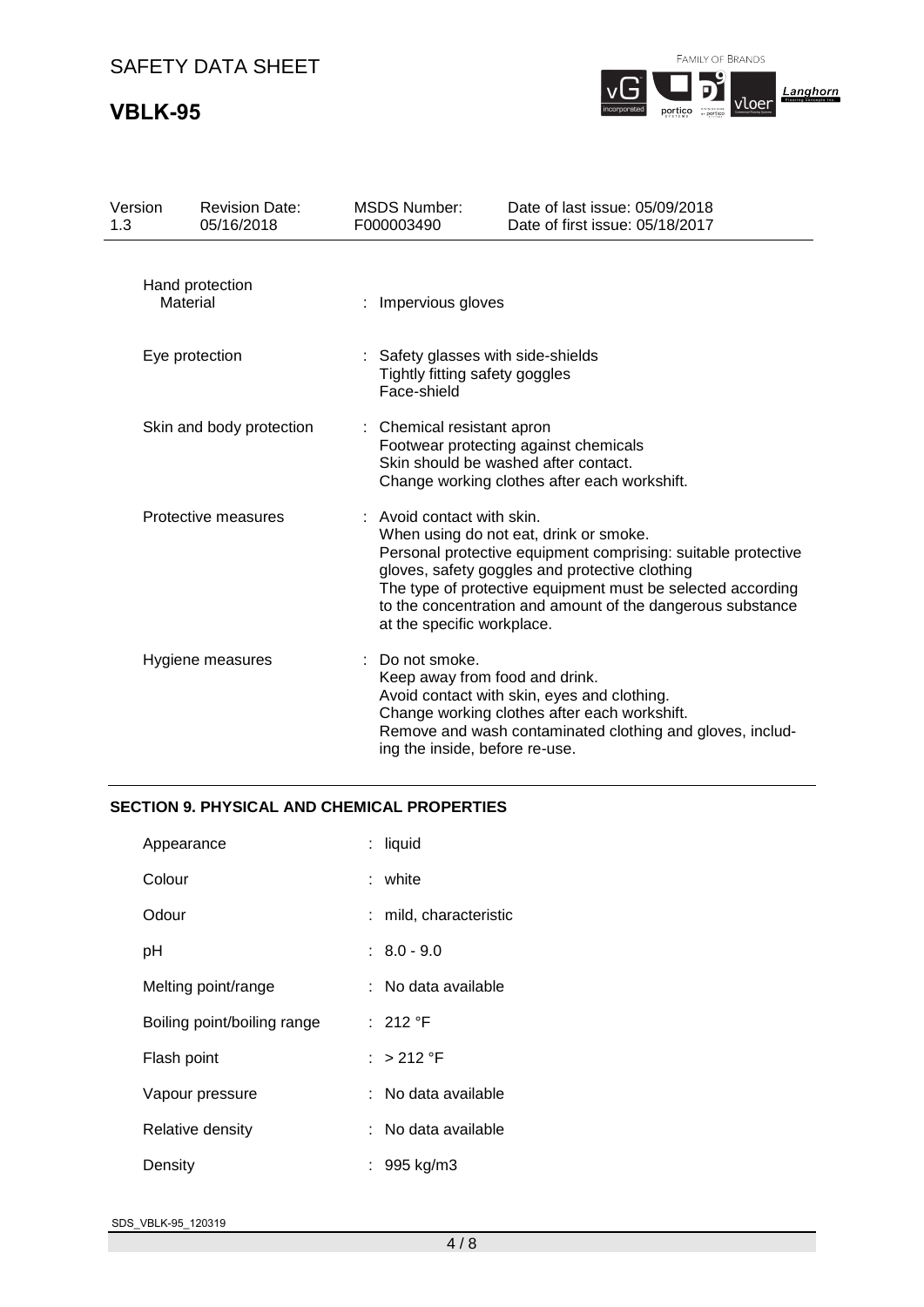## **VBLK-95**



| Version<br>1.3  | <b>Revision Date:</b><br>05/16/2018 | MSDS Number:<br>F000003490 | Date of last issue: 05/09/2018<br>Date of first issue: 05/18/2017 |  |
|-----------------|-------------------------------------|----------------------------|-------------------------------------------------------------------|--|
| Solubility(ies) | Water solubility                    | : insoluble                |                                                                   |  |
|                 | Solubility in other solvents        | $:$ not determined         |                                                                   |  |
| octanol/water   | Partition coefficient: n-           | : No data available        |                                                                   |  |

### **SECTION 10. STABILITY AND REACTIVITY**

| Reactivity                              | : Stable                                                                                        |
|-----------------------------------------|-------------------------------------------------------------------------------------------------|
| Possibility of hazardous reac-<br>tions | : Stable under recommended storage conditions.                                                  |
| Conditions to avoid                     | $\pm$ Protect from frost.                                                                       |
| Incompatible materials                  | : Oxidizing agents<br>Strong acids and strong bases                                             |
| Hazardous decomposition<br>products     | : Carbon dioxide (CO2), carbon monoxide (CO), oxides of ni-<br>trogen (NOx), dense black smoke. |

## **SECTION 11. TOXICOLOGICAL INFORMATION**

#### **Acute toxicity**

| <b>Product:</b>           |                                               |
|---------------------------|-----------------------------------------------|
| Acute oral toxicity       | : Remarks: This information is not available. |
| Acute inhalation toxicity | : Remarks: This information is not available. |
| Acute dermal toxicity     | : Remarks: This information is not available. |

#### **Skin corrosion/irritation**

#### **Product:**

Remarks: This information is not available.

## **Serious eye damage/eye irritation**

#### **Product:**

Remarks: This information is not available.

## **Respiratory or skin sensitisation**

### **Product:**

Remarks: This information is not available.

SDS\_VBLK-95\_120319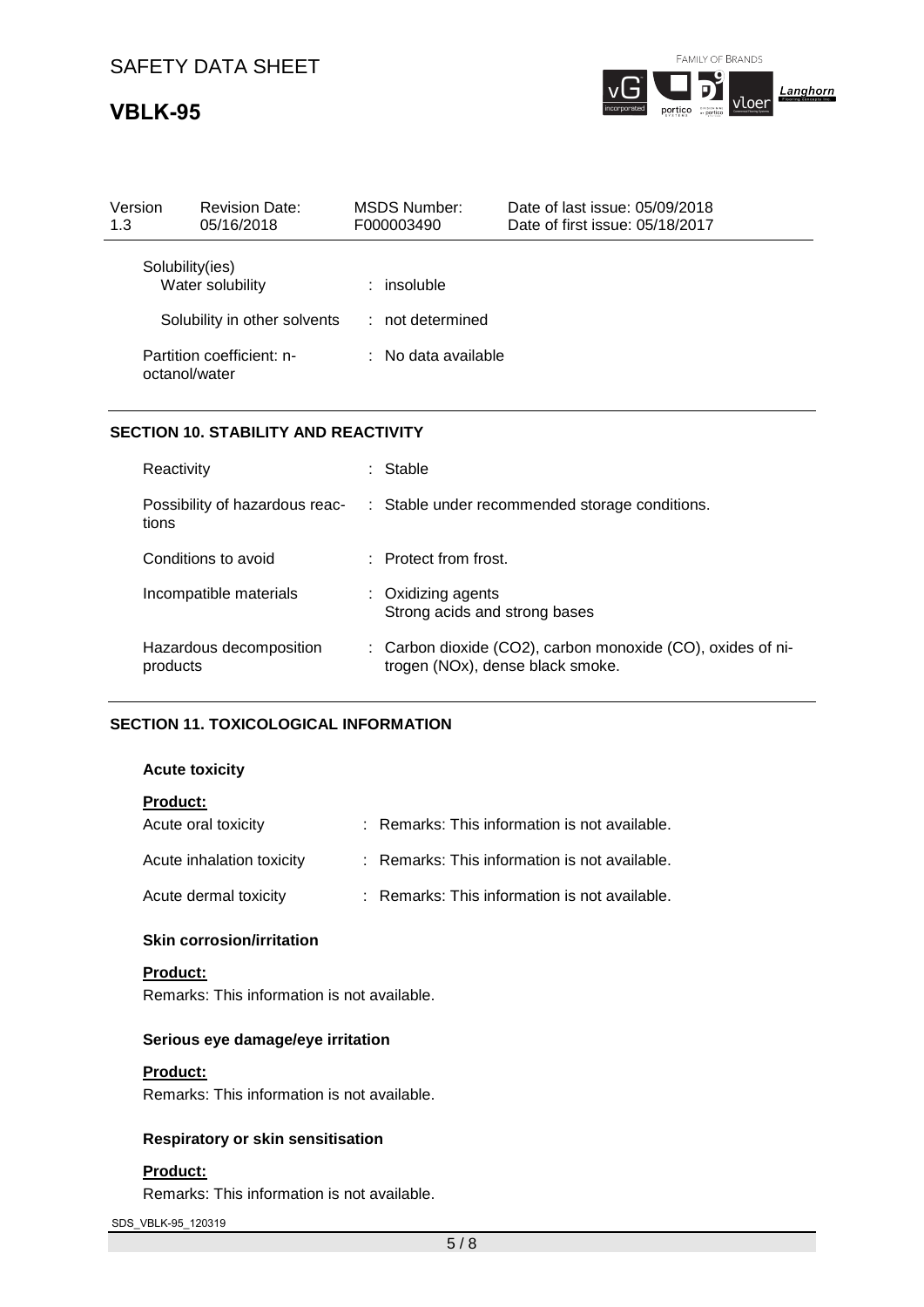## **VBLK-95**



portico <sub>"portico</sub>

| Version<br>1.3 | <b>Revision Date:</b><br>05/16/2018 | <b>MSDS Number:</b><br>F000003490                                                                                                                   | Date of last issue: 05/09/2018<br>Date of first issue: 05/18/2017                                                                  |
|----------------|-------------------------------------|-----------------------------------------------------------------------------------------------------------------------------------------------------|------------------------------------------------------------------------------------------------------------------------------------|
|                |                                     |                                                                                                                                                     |                                                                                                                                    |
|                | Carcinogenicity                     |                                                                                                                                                     |                                                                                                                                    |
| <b>IARC</b>    |                                     | human carcinogen by IARC.                                                                                                                           | No component of this product present at levels greater than or<br>equal to 0.1% is identified as probable, possible or confirmed   |
| <b>OSHA</b>    |                                     | No component of this product present at levels greater than or<br>equal to 0.1% is identified as a carcinogen or potential carcino-<br>gen by OSHA. |                                                                                                                                    |
| <b>NTP</b>     |                                     | by NTP.                                                                                                                                             | No component of this product present at levels greater than or<br>equal to 0.1% is identified as a known or anticipated carcinogen |

## **SECTION 12. ECOLOGICAL INFORMATION**

| <b>Ecotoxicity</b>                                          |                            |
|-------------------------------------------------------------|----------------------------|
| <b>Product:</b><br>Toxicity to fish                         | Remarks: No data available |
| Toxicity to daphnia and other<br>÷<br>aquatic invertebrates | Remarks: No data available |
| Toxicity to algae                                           | Remarks: No data available |
| Persistence and degradability<br>No data available          |                            |

**Bioaccumulative potential** 

No data available

**Mobility in soil** 

No data available

**Other adverse effects** 

No data available

## **SECTION 13. DISPOSAL CONSIDERATIONS**

| <b>Disposal methods</b> |                                                                                                                                                                              |
|-------------------------|------------------------------------------------------------------------------------------------------------------------------------------------------------------------------|
| Waste from residues     | : Do not dispose of waste into sewer.<br>Dispose of in accordance with local regulations.<br>Can be landfilled or incinerated, when in compliance with local<br>regulations. |
| Contaminated packaging  | : Clean container with water.                                                                                                                                                |
| SDS VBLK-95 120319      |                                                                                                                                                                              |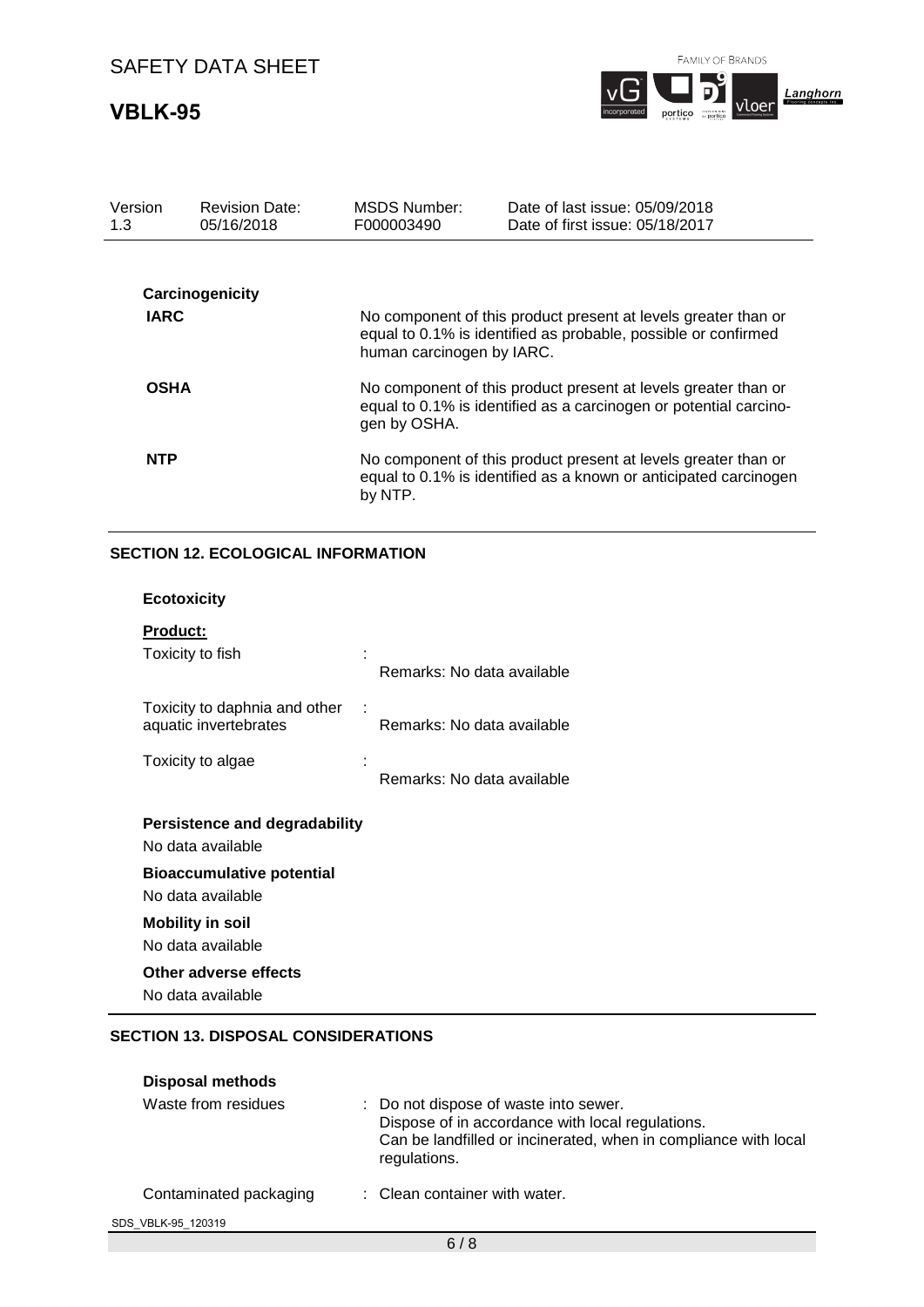# **VBLK-95**



|  | Version<br><b>Revision Date:</b><br>05/16/2018<br>1.3 | MSDS Number:<br>F000003490 | Date of last issue: 05/09/2018<br>Date of first issue: 05/18/2017 |
|--|-------------------------------------------------------|----------------------------|-------------------------------------------------------------------|
|--|-------------------------------------------------------|----------------------------|-------------------------------------------------------------------|

Empty containers should be taken to an approved waste handling site for recycling or disposal.

#### **SECTION 14. TRANSPORT INFORMATION**

#### **International Regulation**

**UNRTDG**

Not regulated as a dangerous good

#### **IATA-DGR**

Not regulated as a dangerous good

#### **IMDG-Code**

Not regulated as a dangerous good

## **Transport in bulk according to Annex II of MARPOL 73/78 and the IBC Code** Not applicable for product as supplied.

#### **National Regulations**

**49 CFR** Not regulated as a dangerous good

## **49 CFR**

Not regulated as a dangerous good

## **SECTION 15. REGULATORY INFORMATION**

| <b>SARA 302</b>           | : No chemicals in this material are subject to the reporting re-<br>quirements of SARA Title III, Section 302.                                                                                                     |
|---------------------------|--------------------------------------------------------------------------------------------------------------------------------------------------------------------------------------------------------------------|
| <b>SARA 313</b>           | : This material does not contain any chemical components with<br>known CAS numbers that exceed the threshold (De Minimis)<br>reporting levels established by SARA Title III, Section 313.                          |
| <b>California Prop 65</b> | This product does not contain any chemicals known to State<br>of California to cause cancer, birth defects, or any other re-<br>productive harm.                                                                   |
| <b>TSCA</b>               | All components of this product appear on the Inventory of<br>Chemical Substances published by the U.S. Environmental<br>Protection Agency (EPA) under the authority of the Toxic<br>Substances Control Act (TSCA). |